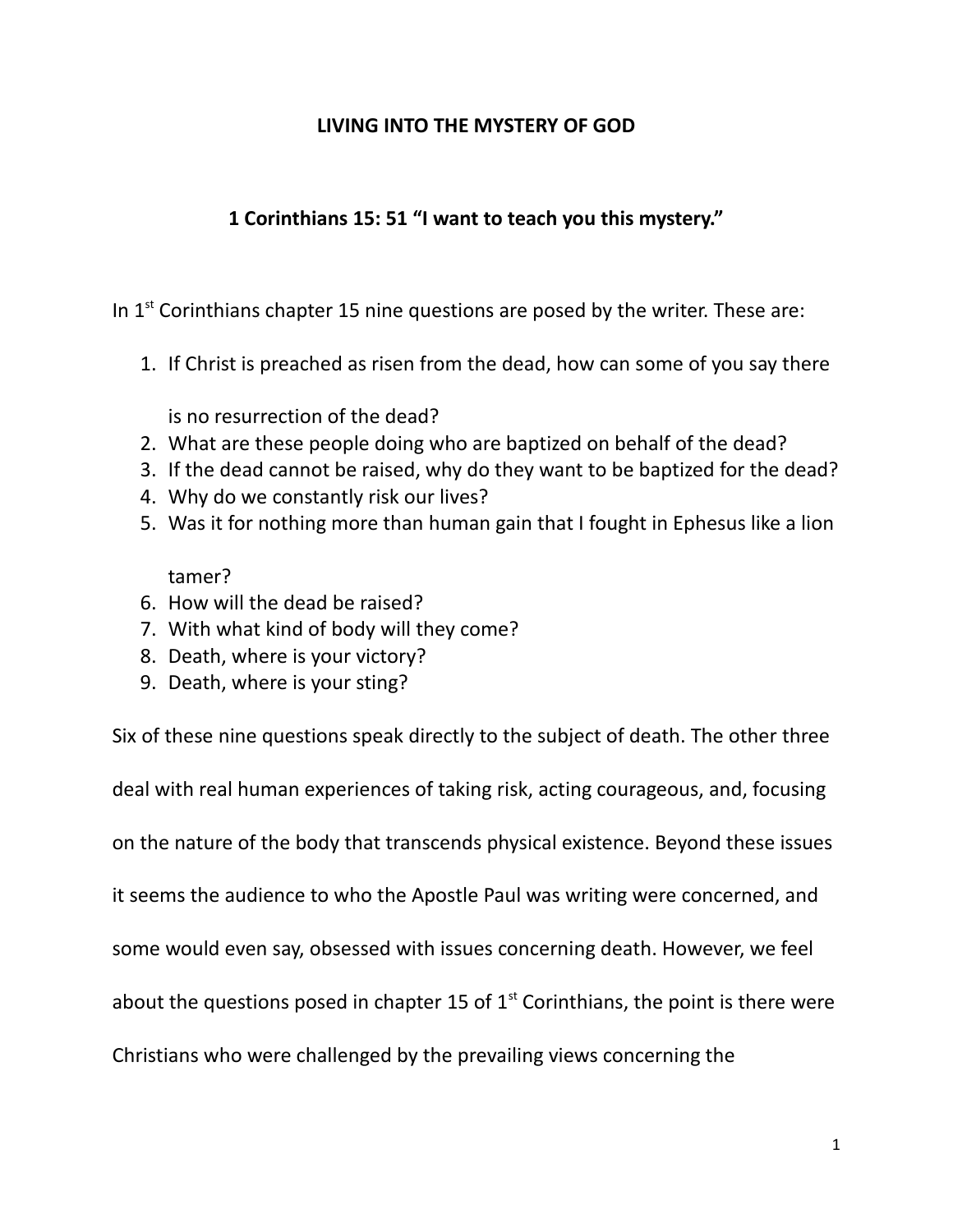resurrection. They were not happy with the prevailing views and were therefore using the Socratic approach to gather information that could help to enrich the life of faith.

It is into this context of a soul always restless for information, and the need for increased knowledge of God and about God, that we should place our brother Cedric. Cedric was not prepared to take things at face value. He had a number of questions about faith, God, the Church and the ultimate destiny of human beings. He valued the Socratic method of searching for answers through continuous questioning. It is pursuit of such questions that he felt people could arrive at answers to life's questions. He was therefore not prepared to simply rest with things as they are; rather, he was prepared to push the proverbial button of truth to uncover the essence of who we are as human beings and the ultimate meaning of our lives. It is in support of such questioning that I have focused this reflection around the theme: "Living into the mystery of God."

Living into the mystery of God seems to have been part of what the writer of the 1<sup>st</sup> letter to the Corinthians had in mind as these nine questions were contemplated. Living means embracing the truth of the Gospel which the writer

2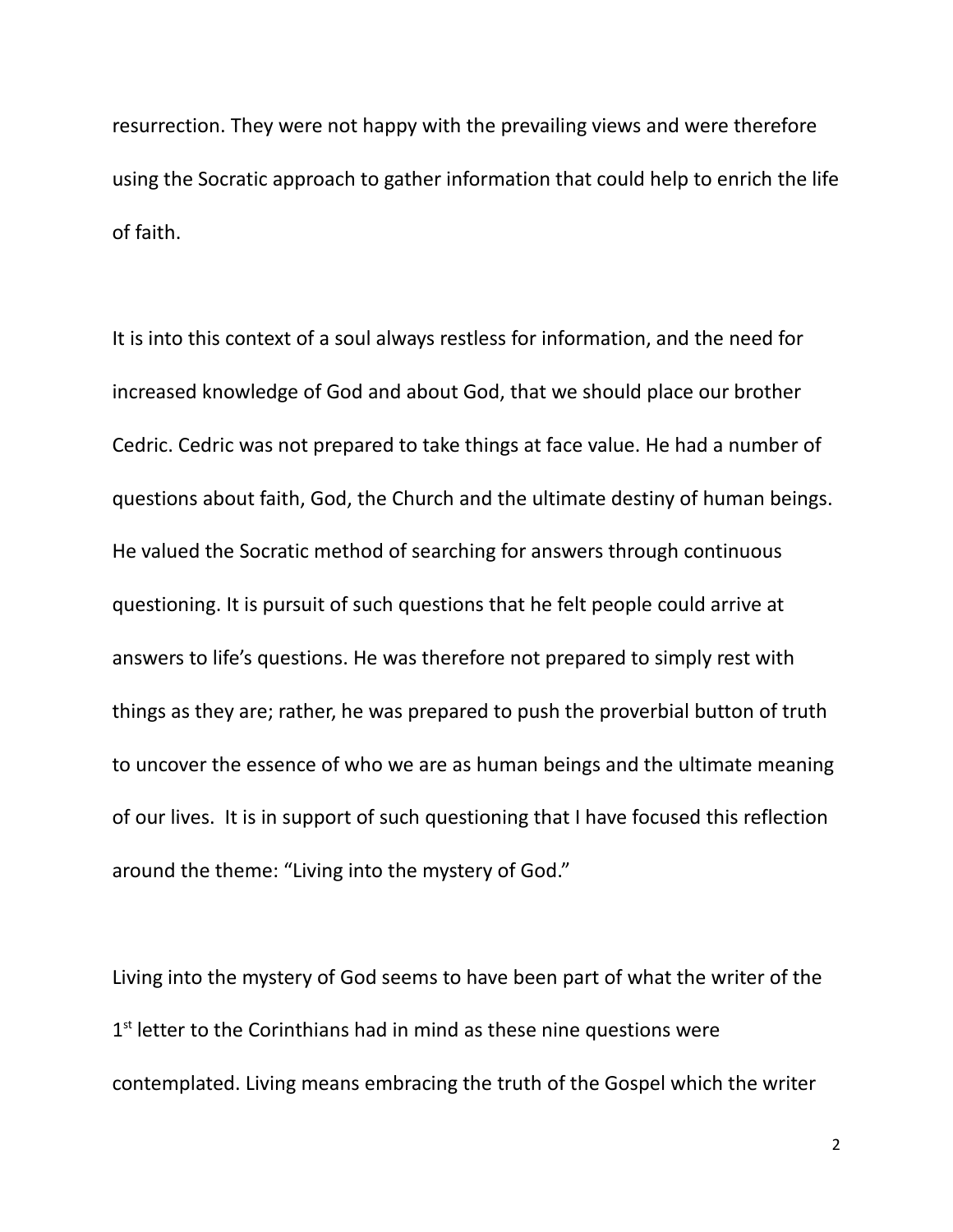highlights in 15:1-2. Here the Gospel is described as good news because it saves people. It is very personal in nature so of necessity it must be transmitted from one person to another. St Paul is said to be the personal bearer of the good news to the Church in Corinth and generations of individuals have been bearing this message of good news since the first century.

This good news Paul preached is not just about living; it is also about the mystery or plan of God. In 15:51 Paul says "I want to teach you this mystery." Mystery here means a plan with a specific purpose in mind. The purpose of this plan is the transformed status of those who are saved by the good news. You see, friends, in the society at the time, that is, first century Roman society, Christians were mostly found among the poor and marginalized. Day by day they would watch family and friends die in an atmosphere of indignity as their lives were not generally valued. Good news in this context means every person is loved and valued by God and God wants to live eternally with His people. Mystery is the word used to describe the divine plan to embrace all people as children of God. Children of God are destined to live with God forever.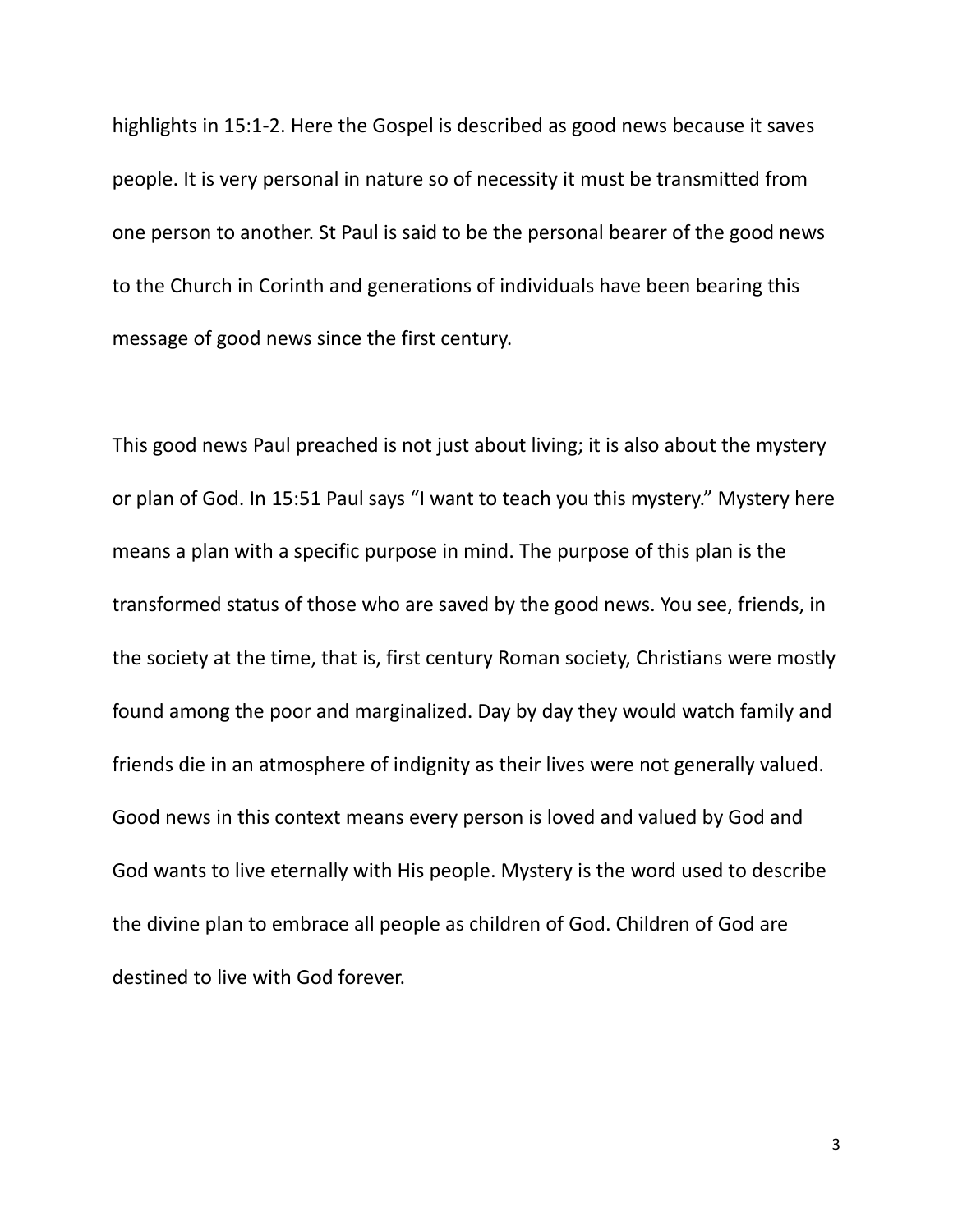Living into the mystery of God means ultimately spending quality time with God in this life, in anticipation of spending even more quality time in eternity. Those who raised the questions to which Paul was responding in this letter seem to have an overriding concern. If there is to be life with God beyond death then how can we be sure of this; what guarantee is there than we are assured a place in the eternity of God? In other words, for the people asking the questions, the real issue is, how do we make sense of death in a context in which we see our families dying without dignity? The real issue for them friends is how to make good sense of life in the midst of death.

Paul's response is that death has already been conquered by the resurrection of Jesus Christ. In other words, he suggest, death can only make sense if we understand it as a process whereby "our mortal and perishable being put[s] on the life that knows neither death nor decay" (15:53). It is on the basis of this premise of union with a life that knows no decay that we are to make sense of the victory which exists over death. "Death has been swallowed up by victory." This is the result of the death and resurrection of Jesus. "Death, where is your victory?" This is a means of ridiculing a means used by established society to humiliate the majority poor. Paul says to the Church in Corinth there is no need to feel

4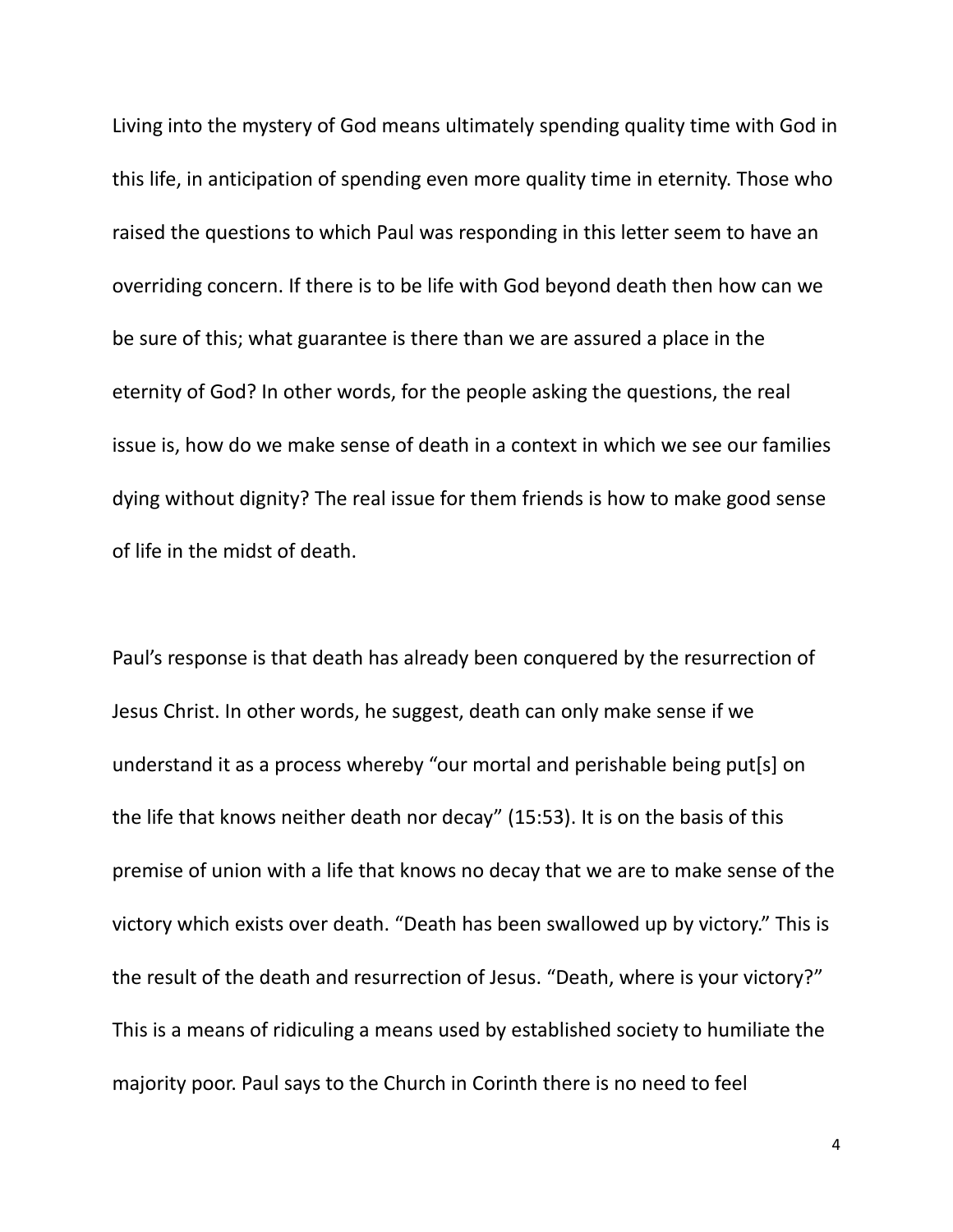humiliated in death or in life. Neither death nor life can rob us of the dignity we already have thanks to the resurrected life with God in Jesus Christ. Living in the mystery of God is living the resurrected life in the present and the future.

Cedric Harold reflected long and hard on this life. He was mindful that not all his questions were answered, nevertheless, he was satisfied he pursued the questions with vigour and some satisfactory answers were provided. Following my recommendation he did a course in early Church history at the United Theological College of the West Indies a few years ago. He enjoyed the encounter and valued the interaction with students and lecturer alike. In the end, Cedric was able to resolve much of the conflicts of faith by living in the mystery of God. Though not all the questions were answered, he was able to rest secured in the fact that his mother's faith has at last been vindicated.

Today we celebrate the life of Cedric. He was a man with questions, but, he was bold enough to purse answers to them by living in the mystery of God. He was mindful of the value of faith in God, especially as he saw the example in his mother. We praise and thank God for his life and trust that Hazel, Gwyneth, and other family members will be strong in their faith and keep the memory of

5